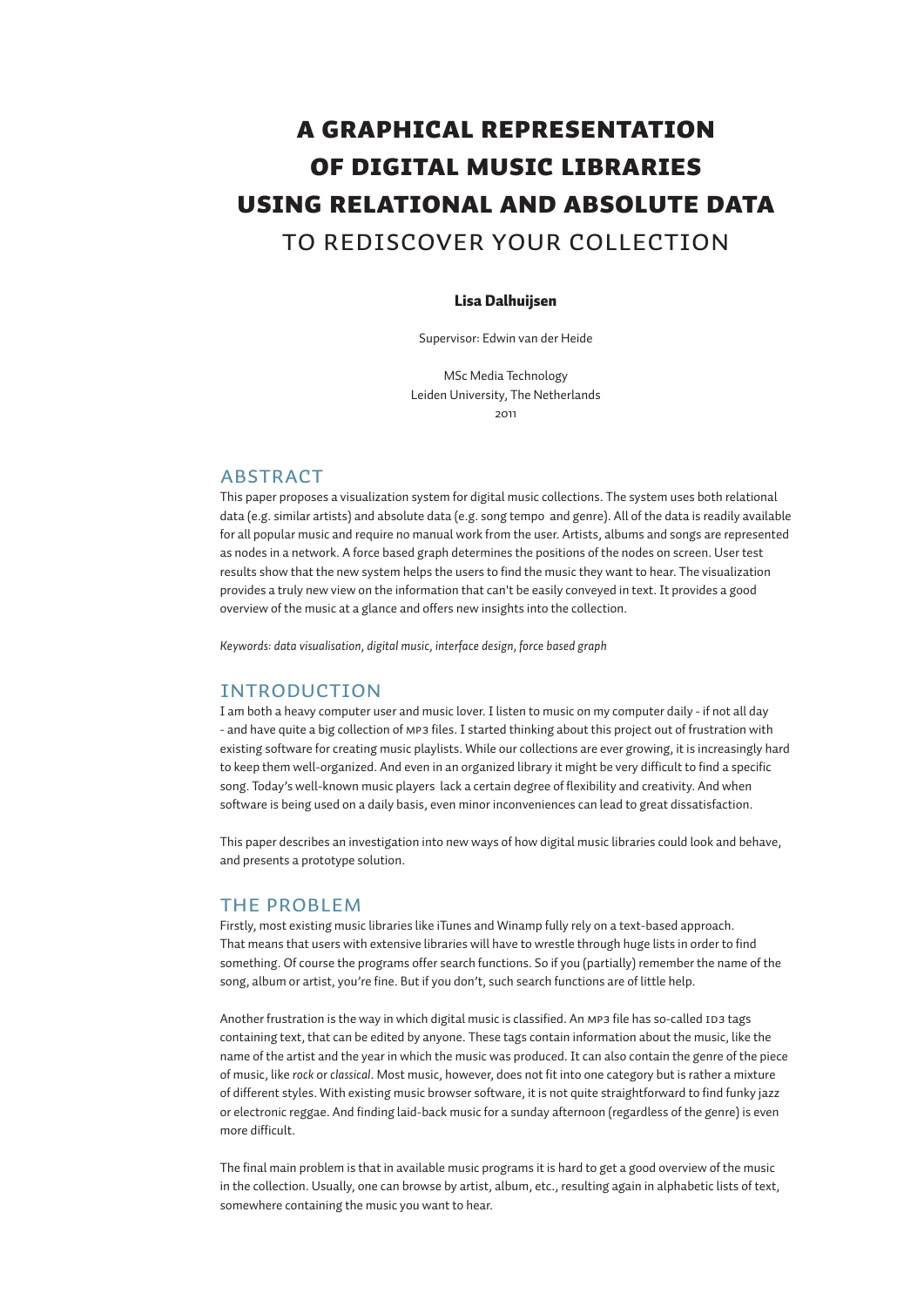# RESEARCH QUESTION

Based on the fact that humans are good at recognizing visual properties and patterns, my hypothesis is that a smart way of visualizing a music collection will reveal much more information to the user in just a glance, than the all familiar text representations. This leads to the following research question:

› *Which musical properties, which translation of those properties, and what kind of visualization system help users to find the music they want to hear?*

The scope of musical properties should be limited to properties that are generally and readily available for all music. For example, lyrics will not be included because they are limited to music with vocals. Automatic genre and mood classification are not considered because it is not yet possible to determine those automatically with sufficient probability [mirex 2009 and mirex 2010].

Because most people organize their music collections by artist/album/song [Vignoli 2004], a hierarchy like that should be included. On the other hand, nowadays people generally buy more individual songs (for example from iTunes) than whole albums, so it might be that a song-level interface is becoming more appropriate. The new system should include both ways of grouping in order to test which one is of better use.

In order to evaluate the resulting system, the following questions will be asked:

- › *Can people find the exact artist/album/songs they are looking for?*
- › *Can people find the kind of songs they would like to hear, for example songs that fit their mood?*
- › *Do people get a better overview of the scope of their music collection?*
- › *Are people more likely to discover music in their collection they hadn't heard before?*

# MUSICALNODES

In 2007, Lieven van Velthoven and I started working on a solution to the same problem. The system we

proposed was called MusicalNodes [Dalhuijsen and Van Velthoven 2010]. In the MusicalNodes project, a physics system coupled to album's genre information allowed the user to spatially order his or her albums on screen and make selections there. MusicalNodes also had a search mechanism and the ability to add custom properties to music.



The MusicalNodes project is a step into the right direction. The visualization of music turned out to be a promising approach to organizing music

libraries. User tests showed that it offered a useful and playful way to organize music collections. Also, it can provide information that's not easily shown in text, for example music that's hiphop mixed with a little bit of jazz.

But there are still a lot of features to improve.

Firstly, every node represents an album. However, the choice to organise music on album level was quite arbitrary. People don't only organise their music on album level. Sometimes they look for a specific artist, sometimes for a specific song and sometimes for a specific album [Vignoli 2004].

Secondly, MusicalNodes relies on the very effective Gestalt theory for visually grouping objects, but uses it in an inconsistent way. In the system, the album nodes are attracted to the genre node(s) it belongs to. But using proximity to show a relationship also suggests that two neighbouring nodes are musically similar, which is not the case in MusicalNodes. This works counterintuitive to the user.

Another disadvantage of MusicalNodes is that while it is very flexible, it requires a lot of its users since it is so dependent on manual classification of music in the library. The program gets basic information from ID3 tags. But if you want to do something extra (like assigning multiple genres to a song or adding a value for a custom property) you have to do it manually. You can do without custom properties, but then MusicalNodes is actually nothing more than a visualization of the same information iTunes shows you: artist name, album title, album year, song title and genre.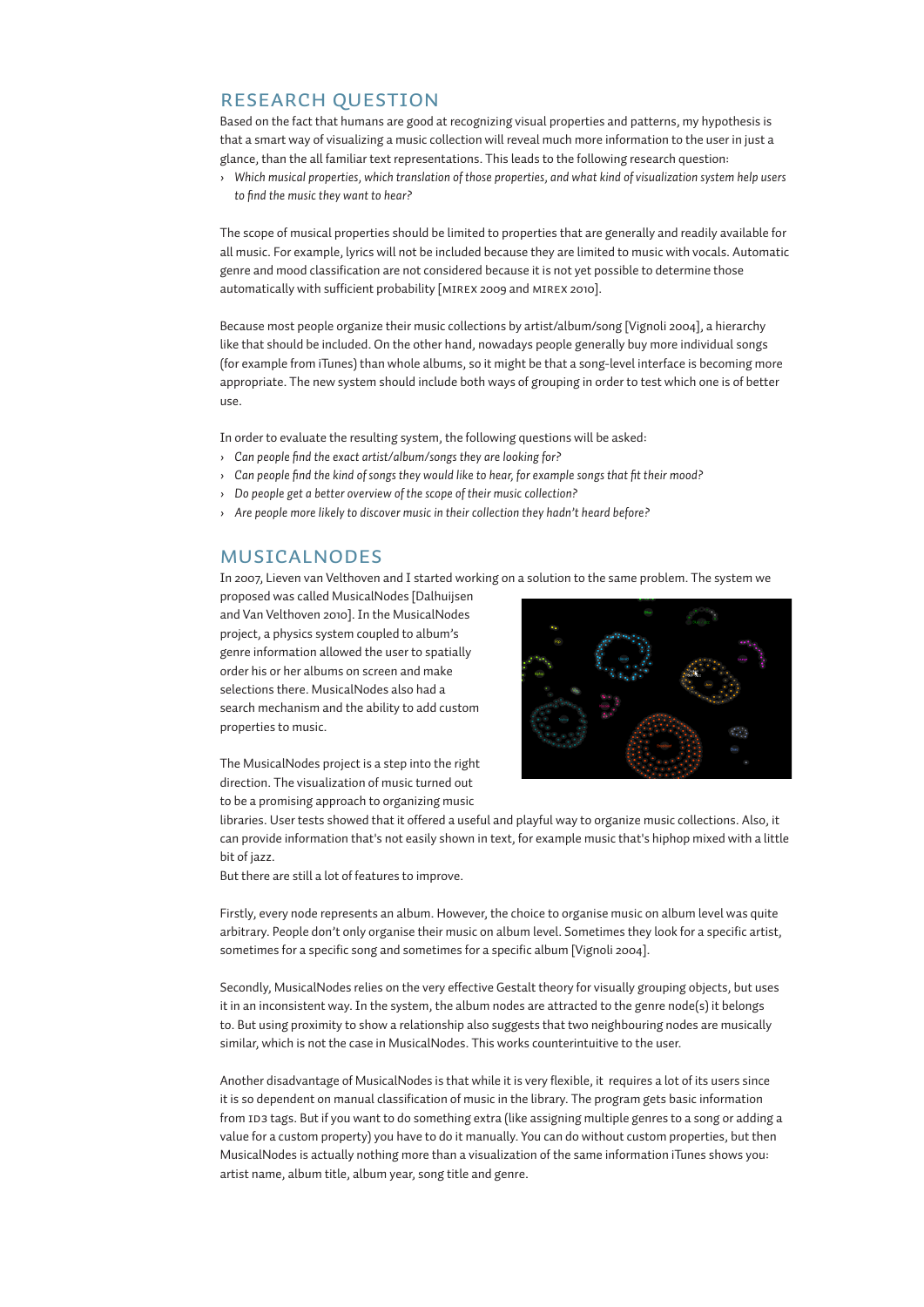# RELATED WORK

Several projects have been done in this field by others.

### *PlaySOM*

PlaySOM [Dittenbach et al. 2005] uses sound signal analysis to extract audio features from songs. That data is used to train a self-organizing map, in order to automatically create a twodimensional map of the songs. When the user zooms in, more detailed information about the songs becomes visible. The layout of the songs on screen, combined with the heatmap-like display, seems to very intuitive. Unfortunately this system can only be used on song level.



There are quite a few projects like this coming from the research field of *music information retrieval*, for example **Margrid** [Julia and Sorda 2009], **SOMeJB** [Rauber et al. 2002] and **NepTune** [Knees et al. 2007]. They all use self-organizing maps to position songs in a 2- or 3-dimensional space, based on audio features. The user interfaces are generally not well developed, because they are meant to be research projects rather than ready-to-use products.



### *MusicBox*

MusicBox [Lillie 2008] shows songs in a scatterplot. For every song a whole list of variables can de included to determine the position of the song, ranging from low-level audio features to the number of tags Last.fm users assigned to that song. Principal component analysis is used to reduce those variables to two dimensions. MusicBox offers a lot of flexibility about which properties of the music are used to create the visualization. Unfortunately, again it's only on song level and not easily scalable to artist or album level.

# *The Artist Map*

The artist map [Vignoli et al. 2004] calculates similarity between artists from audio features of the artists' songs. The artists are then displayed as nodes in a force directed graph. Futhermore, artist nodes can be attracted by *property magnets* that represent genre, *mood* or year of production. The system manages to combine different kinds of information nicely. Low level spectral properties are used but hidden, while at the same time properties that the user might be looking for (such as tempo) are visible. Unfortunately the system is not completely realistic for everyday use: the genres are manually labeled and the *mood* of music is taken from MoodLogic database (which contains a very limited set of music and hasn't been maintained since 2003).

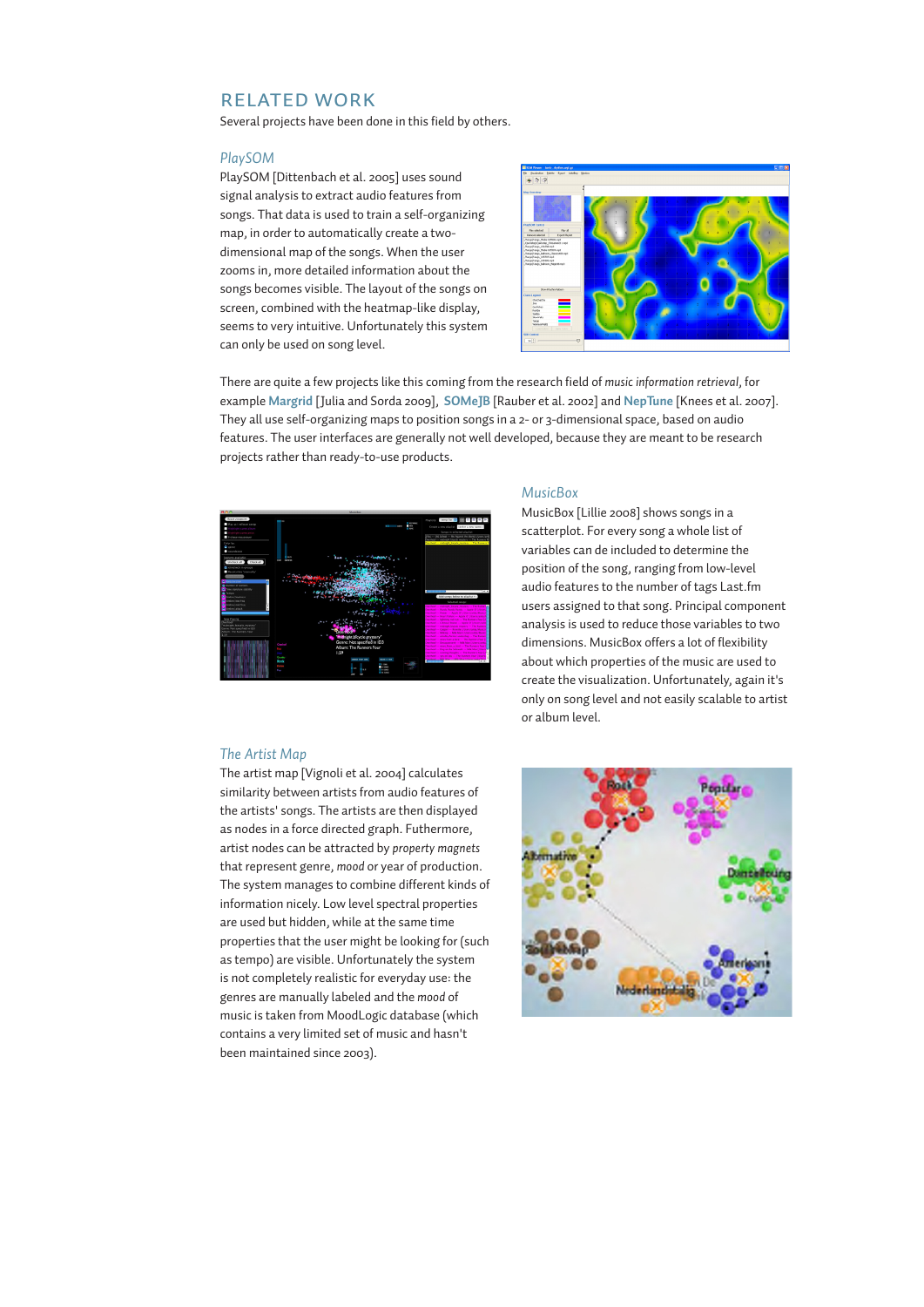

## *Liveplasma*

Liveplasma (www.liveplasma.com) is a visual music discovery tool that asks the user to enter the name of an artist they like. Liveplasma then shows related artists, based on data from Amazon (*"people who bought this album also bought ..."*). Basic information about the artists and their releases is shown.

Quite a lot of projects like this exist online, for example **Tuneglue** (audiomap.tuneglue.net),

**Music Map** (www.music-map.com) and **Discovr** (www.discovrmusic.com). They are simple programs that use spring-like networks to show recommendations from online databases like Amazon or Last.fm (*"people who listen to this artist also listen to ..."*). All of them are on artist-level and allow the user to discover connections between artists.

# **OUTLINE**

The projects described above use either properties of the music itself (like timbre or genre) or relationships between different pieces of music (*"people who listen to this artist also listen to ..."*). They never include a combination of those two, which could be double as good. So the new system should include both kinds of information.

The system should be suitable for music collections on personal computers. It will not yet be intended as a music player, but rather as a library from which users can select music and send it to their favorite player.

# APPROACH

For every piece of music in the program, information is fetched from internet. For every artist there's a list of similar artists and a list of genres. For every song some audio features are collected. The artists, albums and songs are represented as nodes in a network. The connections between the nodes are based on the genres of the music and the similarities between artists. A force based graph determines the positions of the nodes on screen.

### *Data source*

The information about the music comes from a combination of different sources. When an mp3 file is imported into the program, the 1D3 tags for *artist name*, *album title*, *year* and *song title* are read. (The genre tag is not used, because it's too unreliable due to the fact that people often change it to fit into their personal classification system.)

Besides this basic information, the most important attributes that people want to retrieve and browse their music by are *musical similarity*, genre, tempo and *mood* [Vignoli 2004]. *Mood* is not included in the system for reasons mentioned earlier. The other attributes are fetched from the internet using the information from the ID3 tags. Two different online databases are used:

- **Last.fm** collects data from Last.fm users. Its main functionality is a recommender system based on what the users listen to on their personal computers, portable music players and internet radio stations. Besides that, the database contains user-generated tags for every artists and some basic information about the music.

- **The Echo Nest** crawls texts on websites like blog posts, album reviews and tracklists of mixtapes. It counts how many times artists are mentioned in the same text, and which terms are used to describe these artists. Besides that, The Echo Nest has a database of about 30 million songs that have been analyzed to extract musical features like tempo.

These two databases were chosen because they are the most extensive in their sort. Last.fm is a userbased source and The Echo Nest is an expert-based source, so combined they cover a lot of information. They contain both absolute properties of the music (tempo, genre) and relative properties of the music (similarities to other artists/songs).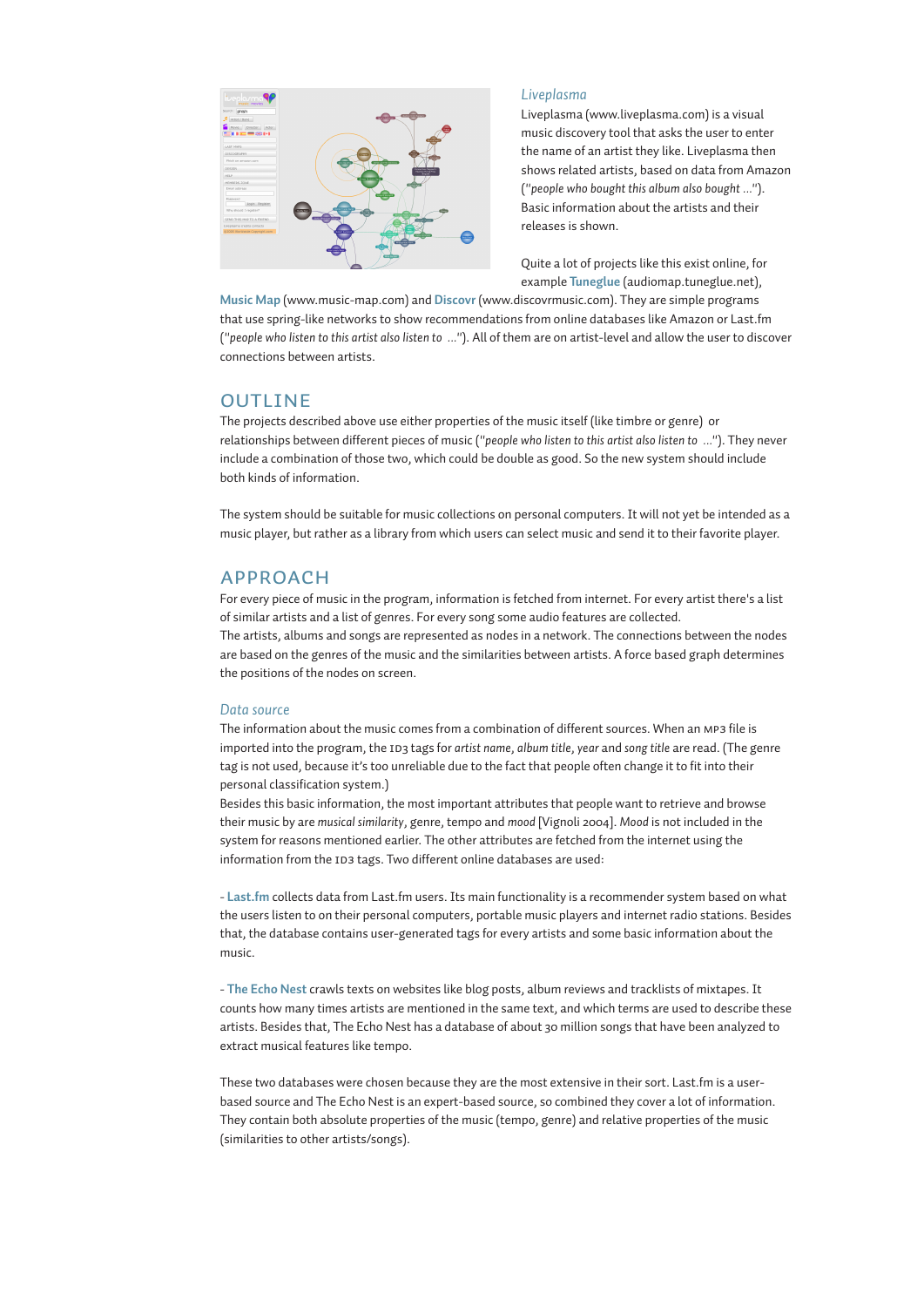The figure below shows which information is gathered about the music.





*data from The Echo Nest*

The *energy* and *danceability* of a song are calculated from a range of audio features. These two attributes are included as a replacement for the *mood* attribute.

If the ID3 tag of a song doesn't include a value for *year*, it is looked up in the Last.fm database.

Last.fm offers the functionality to find similar songs for a song, but in practice that only works for the most popular songs, so it's not suitable for an average collection. The Amazon api offers the functionality to find 10 similar albums for an album. The chance that any of those 10 albums occur in the same music collection is very small, so unfortunately that function is not useful either.

### *Representation*

It was chosen to use an iconic representation to show the music. Icons provide clear relationships and a better understanding of what they actually represent.



Every artist in the music collection is represented by a little man on the screen. The size of the man represents the combined duration of the songs it contains: the longer the duration of the songs by the artist, the bigger the man is.

Every album is represented by a 30'' vinyl record. The size represents the combined duration of the songs it contains, and the brightness of the color represents the year in which the album was produced: the older the album is, the greyer the color.

Every song is represented by a 7'' vinyl single. The brightness of the color represents the tempo,  $\odot$ danceability and energy of the song. The higher the tempo/danceability/energy, the brighter the color. The size of the icon represents the duration of the song.

Every genre is represented by a label. The size of the label represents how many artists belong to this genre.

### *Projection technique*

To translate the musical properties into positions of the music icons on sceen, a combination of two projection techniques is used:

- › a **graph structure** to show the relations between similar music
- › a **query map** to show to which genre the music belongs to

The artist icons are connected to any similar artists thatare in the collection, and to the genres they belong to. This means that the position of every artist in the collection is determined by both its relative properties and absolute properties.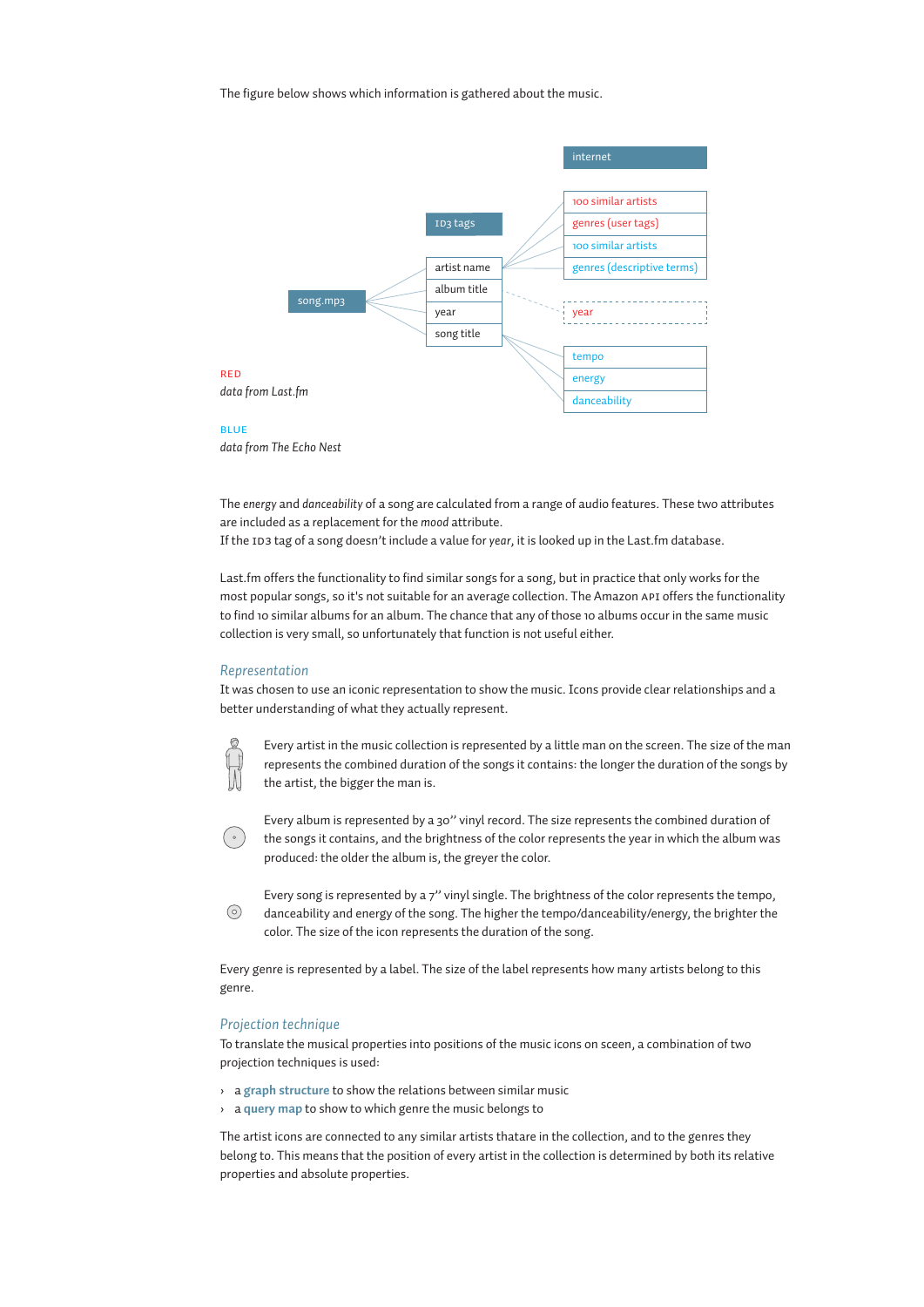

#### blue

red

*connection between an artist and a genre*

To avoid visual cluttering, only the 20 most prominent genres are displayed. A genre label is only displayed if there are at least two artists in the collection that belong to that genre with a certain probability.

### **Album and song level view**

In addition to the artist level layout as described above, the program contains two other levels in which the user can view the collection: on an album level and a song level view. They're built up in the same way as the artist level, but have some extra connections. In the album level view, there are connections between albums by the same artist. And in the song level view, there are connections between songs from the same album, and songs from the same artist.

### *Layout*

To determine the layout of the network on screen a force based graph is made, in which the music icons and the genre labels are nodes, and their connections are springs. The nodes repel each other, but are kept together to a certain extent by the springs. The more similar two artists are, the more stongly they are attracted to each other. And the more an artist belongs to a certain genre, the more it is attracted to that genre label.

The force based graph, combined with a smart importing method, makes sure that the layout of the nodes is optimal (i.e. as few crossing edges as possible and proportional edge lengths).

### *Interface features*

The program has a zoom function. If you zoom in while you're in album level view, the songs on the albums are revealed. If you zoom in while in artist level view, the albums by the artists are revealed. When you zoom in even further, the songs on the albums are revealed as well.

The program has a filter function that allows the user to search for specific music. Filters can be added on top of each other, for example if you want to search for song titles that contain the word "version" and are produced before 1990.

Playlists can be made by manually selecting an artist/album/song, or by taking all the search results at once and adding them to the list. Exporting the playlist generates a m3u file that can be played in any music player.

The system includes a preview function that can play a 10-second fragment of a song. This function is merely intended for testing purposes: it enables the user to find out whether a song is what he or she expected.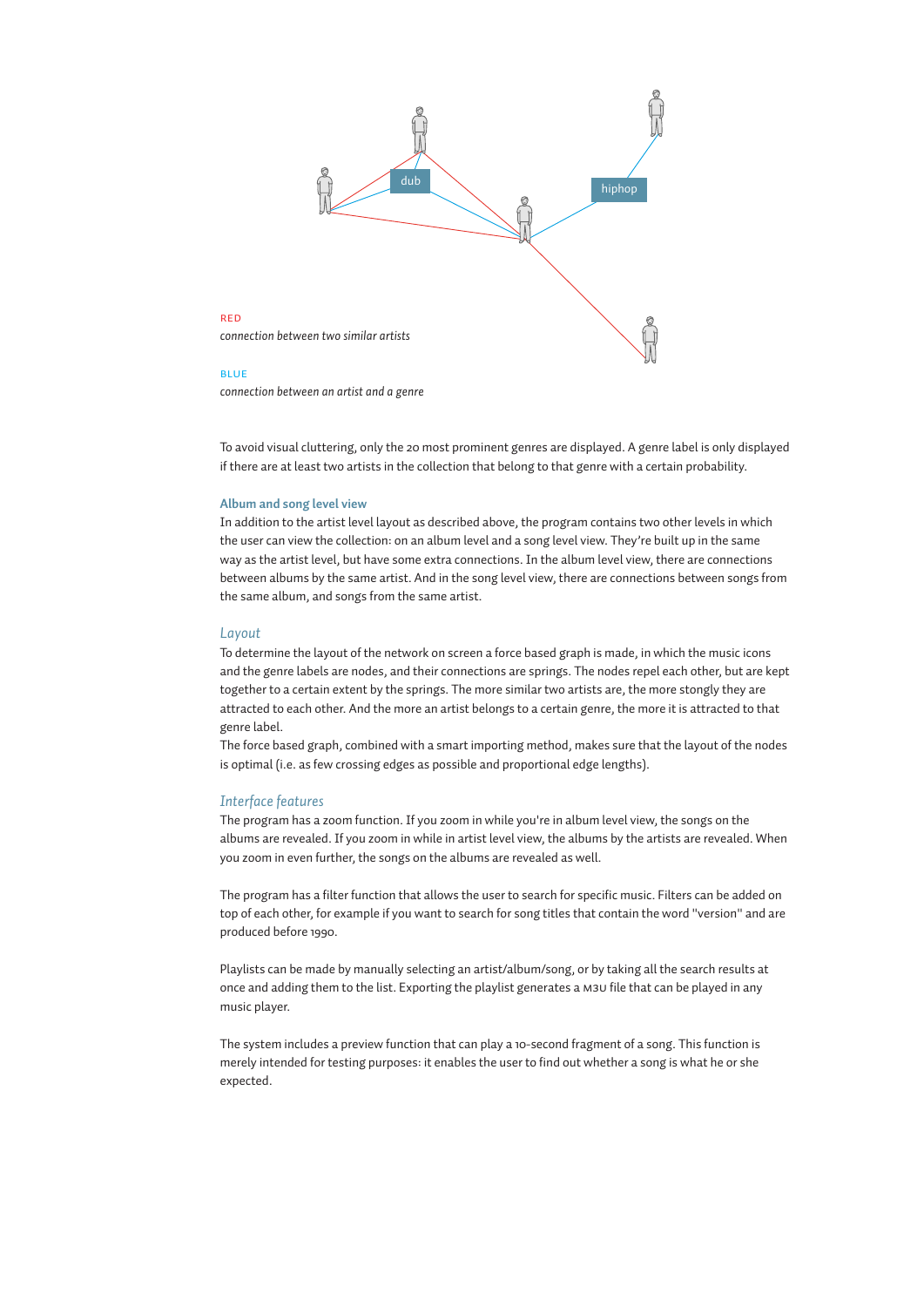# USER TESTS

To find out how effective the system is, it was tested on eight people. First they were asked to perform a list of tasks within the program, to force them to learn about its functionalities. After this session the users were given a week time to try the program on their own computers at home. This enabled them to discover the system more freely and exprerience how it works on the longer run. After that week, the users were asked to fill in a questionnaire about their experience with the system.

During the first test session, the test users were asked to load some of their music into the program, and then perform a list of tasks. While they were doing the tasks it was observed how they used the software. A summary of the observations:

- › In the first round of tasks, when people were asked to find specific artists/albums/songs, most users used the search function.
- $\rightarrow$  In the second round of tasks, when people were asked to find certain kinds of artists, seven out of eight users used the artist-level visualization to find these artists by sight.
- $\rightarrow$  In the third round of tasks, when people were asked to find a number of songs to be played at specific occasions, people searched in different ways. Four out of eight used the song node colors to find the music they'd probably want to hear. Two of the users first thought of a specific artist/album/song and then used the search function to find it. Two of them just browsed the visualization on screen.
- › Three people used the play function to check whether the found songs were good, others just assumed that the songs were allright.
- › Seven out of eight users didn't understand the filter function without explanation beforehand, but with explanation they all did.

An list of the tasks the users had to do is included in appendix a.

After trying the program at home for a week, the users were asked to fill in a questionnaire. A summary of the answers:

- › Three out of six users said they got a better overview of the scope of their collection, mostly because of the genre labels.
- $\rightarrow$  Six out of six users said they discovered new relations within their collection.
- $\rightarrow$  Six out of seven users said they were more likely to discover music they'd forgotten they had. Three users mentioned that when they browse through their list of artists, they usually skip some artists because they don't remember what kind of music it was. Instead of taking the effort of finding out what music is it, they go for a quick safe option: the music they already know well. Because the new program offers more clues on what kind of music an artist is, the users said they would listen to those 'unknown' artists more often.
- $\rightarrow$  In general, all of the users thought the position of the music icons made sense. Three people expressed that they didn't always agree with the connections between genre labels and artists.
- $\rightarrow$  Five out of seven people used the artist level the most. The most important reason was that they're used to retrieving music by artist.
- › In general, the users found it easy to find music in a specific genre and music for a specific occasion.
- › Six out of seven people said that the song icon colors for tempo, *energy* and *danceability* often don't match.

An extensive report of the questionnaire results is included in appendix b.

# EVALUATION

The questions that were formulated to evaluate the system can now be answered based on the user tests:

*Can people find the exact artist/album/songs they are looking for?* Yes, the user tests show that in general it is easy to find a specific piece of music.

*Can people find the kind of songs they would like to hear, for example songs that fit their mood?* Yes, the user tests showed that the program makes it easy for the users to find the kind of music they'd like to hear, in different ways. Some test users said that it enabled them to easily find music that belongs to a specific genre or mix of genres. Some test users said that it enabled them to easily find music they'd like to hear on a specific occasion.

*Do people get a better overview of the scope of their music collection?*

Half of the test users said the program gave them a better or different overview of their collection. All of the test users claimed to have discovered new relations within their own collection.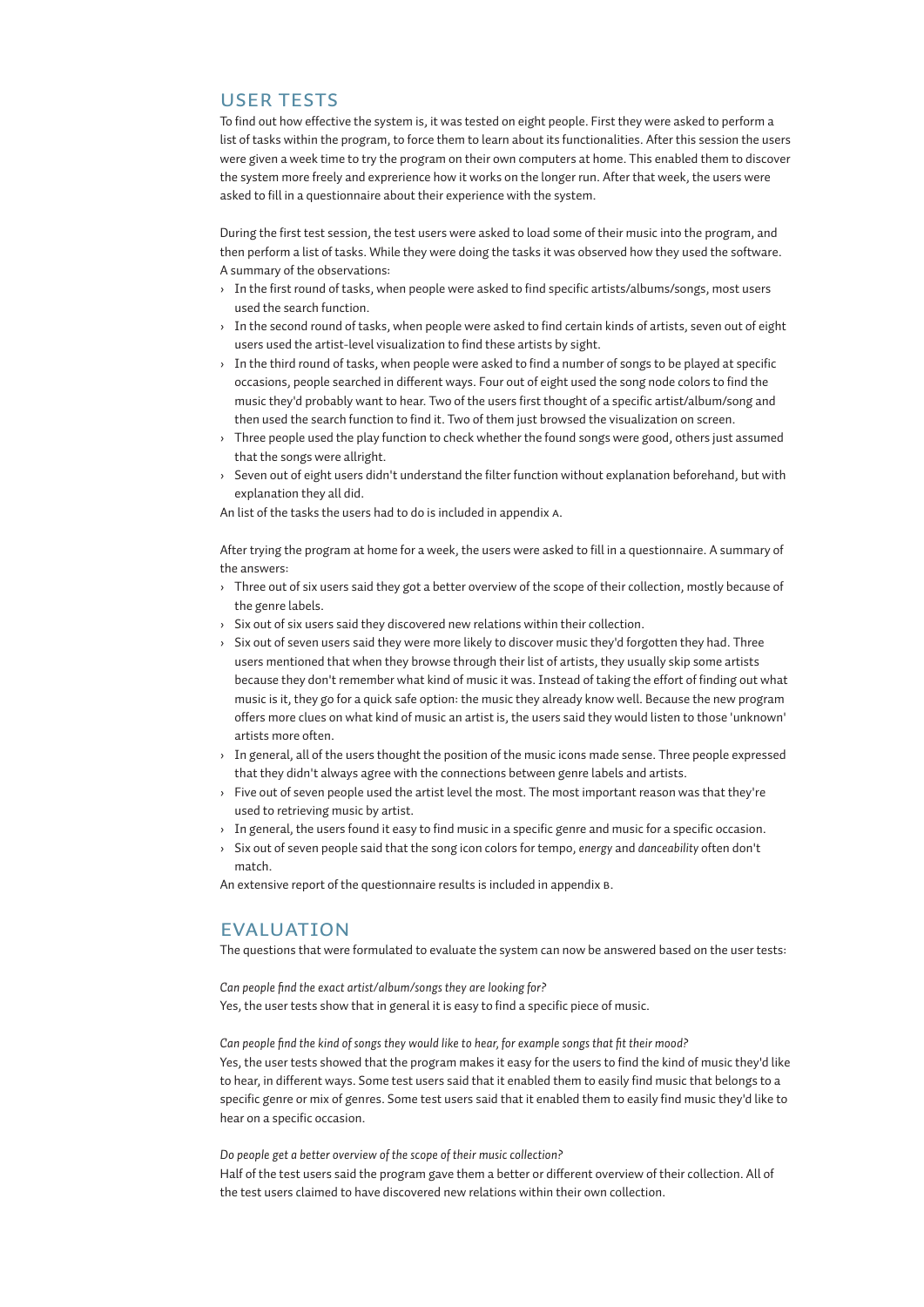*Are people more likely to discover music in their collection they hadn't heard before?* Yes, the user tests show that most of the test users are more likely to discover music in their collection they hadn't heard before. Even more test users said they discovered music that they'd forgotten they owned.

Generally speaking, the user tests showed that the new system helps the users to find the music they want to hear. The visualization provides a truly new view on the information that can't be easily conveyed in text. It shows the positioning of a piece of music with respect to other pieces of music, and at the same time it shows the positioning of the music with respect to genres. It provides a good overview of the music at a glance and offers new insights into the collection.

# FUTURE WORK

There are still some features to be included in the system.

More musical properties could be included. Useful properties of songs could be *play count*, *popularity* (for example measured by number of *listeners* on Last.fm) and the time of day on which a song is generally played.

To improve the visualization, a heatmap-like image could be displayed in the background. It could provide a better visual clue about the density of connections between nodes in the network.

The user interface design needs improvement in order to become suited for everyday use. Not much attention was paid to the interface design because it was not in the scope of the research question. The program could be extended to be a music player in order to remove the gap between the visualization and user's regular music player.

# REFERENCES

- › Dittenbach, M., Neumayer, R. and Rauber, A. *PlaySOM: An alternative approach to track selection and playlist generation in large music collections*. AVIVDiLib 2005.
- › Dalhuijsen, L. and van Velthoven, L. *MusicalNodes the digital music library*. Electronic Visualisation and the Arts 2010.
- › Hitchner, S., Murdoch, J. and Tzanetakis, G. *Music browsing using a tabletop display*. ismir 2007.
- › Julia, C. and Jorda, S. *Songexplorer: a tabletop application for exploring large collections of songs*. ismir 2009.
- › Knees, P., Pohle, T., Schedl, M. and Widmer, G. *Exploring Music Collections in Virtual Landscapes*. ieee Multimedia 2007.
- › Lillie, A. *MusicBox: Navigating the space of your music*. Master's thesis Massachussets Institute of Technology 2008.
- › Rauber, A., Pampalk, E. and Merkl, D. *Using psycho-acoustic models and self-organizing maps to create a hierarchical structuring of music by musical styles*. ismir 2002.
- › Vignoli, F. *Digital music interaction concepts: A user study*. ismir 2004.
- › Vignoli, F., van Gulik, R., and van de Wetering, H. *Mapping music in the palm of your hand, explore and discover your collection*. ismir 2004.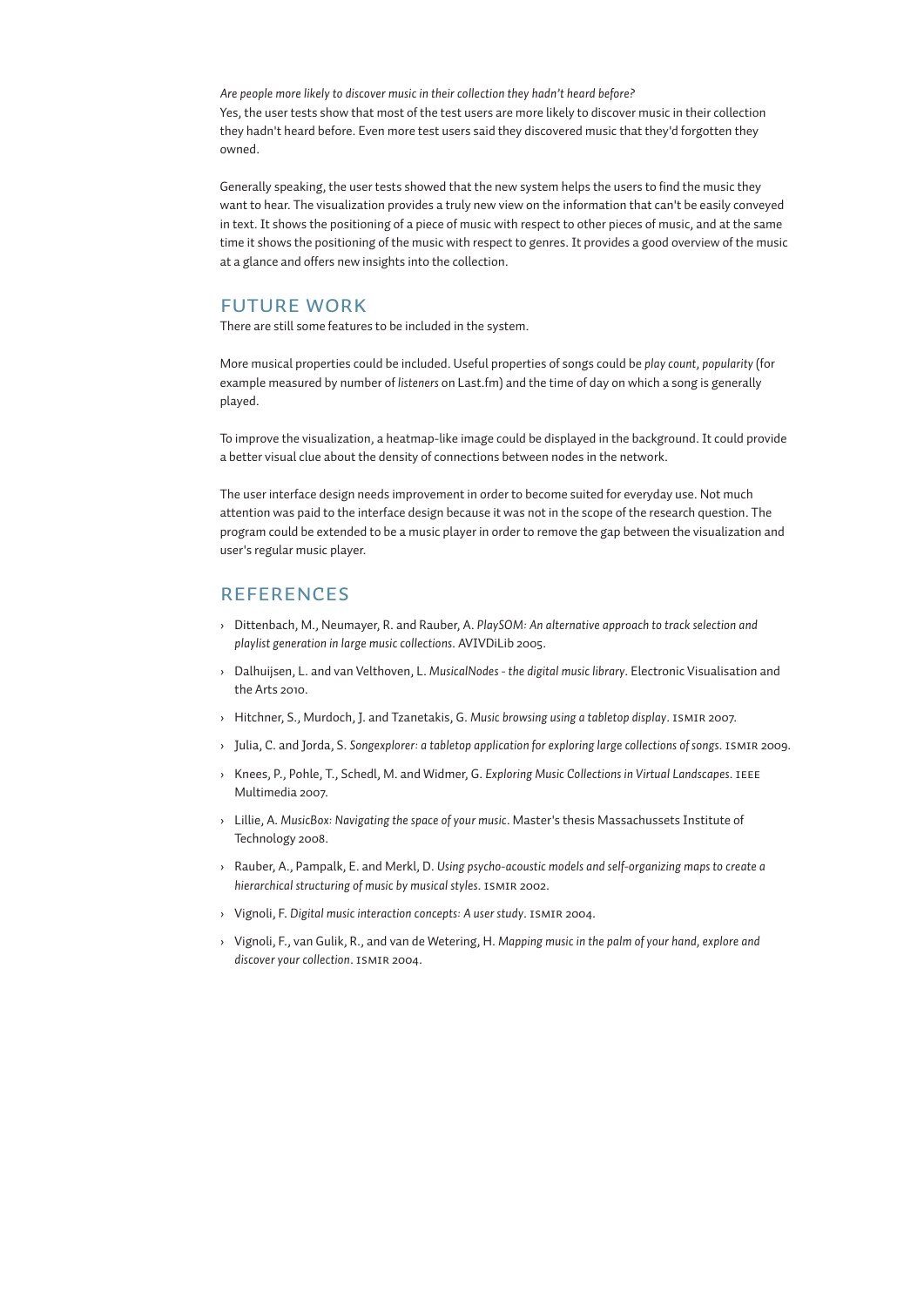# *Appendix a: Test session tasks*

These tasks where created automatically for every test user, based on the music they loaded into the program. The blue words in the text below are placeholders for collection-specific items. For example, if a user had the artist Ghostface Killah in his collection, the first task could be *'all songs by Ghostface Killah'*.

Create a playlist with the following music:

- › all songs by artist
- › all songs from the album album by artist
- › the song song by artist
- › the song song
- › all songs from an album from year
- › all songs from an album from after year

Create a playlist with the following music:

- $\rightarrow$  all songs by an artist thats unlike any other artist in the collection
- › 5 songs you would describe as genre
- › 5 songs you would describe as a mixture of genre and genre

Create a playlist with 5 songs you would like to hear on sunday morning Create a playlist with 5 songs you would like to hear before going out on saturday night Create a playlist with 5 songs you would like to hear while at work/study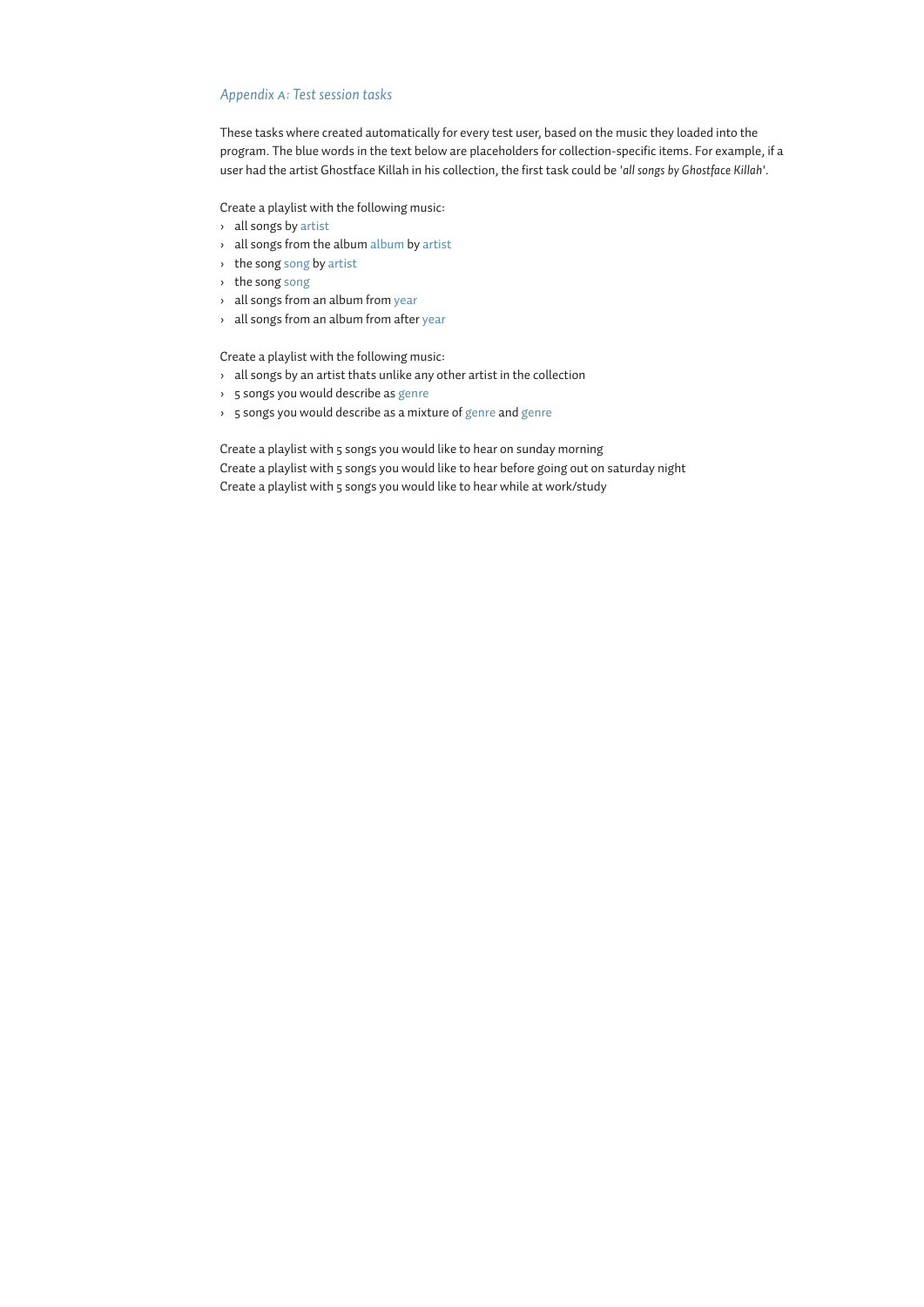### *Appendix b: Questionnaire*

Seven users returned the questionnaire. One of them answered only half of the questions due to circumstances (that's why some questions are answered by six people, and some by seven).

A list of the questions and a summary of the answers people gave:

*Did you get a better overview of the scope of your own music collection than before?* Three out of six users said they get a better overview of the scope of their collection, mostly because of the genre labels. One of the test users called it a 'rather different kind of overview'

### *Did you find new relations within your collection?*

Six out of six users answered yes. Some of them said it was because of the genre labels: they didn't know what kind of genre a certain piece of music was, and they do now. Some of them said it was because of the connections between similar artists that they hadn't considered before.

*Do you think you're more likely to discover music in your collection you hadn't heard before?* Four out of seven users answered yes. Most of them know what music is in their collection. However, they do forget they have it (see next question).

### *Do you think you're more likely to discover music you forgot you had?*

Six out of seven users answered yes. Three users mentioned that when they browse through their list of artists, they usually skip some artists because they don't remember what kind of music it was. Instead of finding out what music is it, they go for a quick safe option: the music they listen to often. Because the new program offers more clues on what kind of music an artist is, the users said they would listen to those 'unknown' artists more often.

*In the artist level view, do you think the positions of the artists in relation to the genre tags make sense? In the artist level view, do you think the positions of the artists in relation to other artists make sense? In the album level view, do you think the positions of the albums in relation to the genre tags make sense? In the album level view, do you think the positions of the albums in relation to other albums make sense? In the song level view, do you think the positions of the songs in relation to the genre tags make sense? In the song level view, do you think the positions of the songs in relation to other songs make sense?* In general, all of the users thought the position of the music icons made sense. Three people expressed that they didn't always agree with the connections between genre labels and artists. For example, in one user's collection Bob Dylan was connected to alternative rock. In Bob Dylan's term list, this is the 6th most used descriptive term, but indeed not the first thing you would think of. However, the icon for Bob Dylan was connected to this genre because apparently there where at least 2 other artists in the collection who's music was also described as alternative rock. If there would be more music in the collection, Bob Dylan would probably be connected to other genres as well (like classic rock, folk or singer-songwriter), and the positioning of his music would become clearer.

Another user suggested using more global terms when there are only few artists in the collection, so for example electronic instead of breakcore, but the problem is that the system cannot (yet) tell which term is more global and which one is more specific.

*Which view level did you use most? (artist, album or song or any subset of these three levels) Why?* Five out of seven people used the artist level the most. The most important reason was that they're used to finding music by artist. Another reason that was mentioned was that the artist view is the most clear.

*How difficult was it to find a specific artist?*

*How difficult was it to find a specific album?*

*How difficult was it to find a specific song?*

All users said it was easy to find a specific artist/album/song. Only two people said they found it difficult to find a song. That was because if the collection was big, and/or they were zoomed in, they couldn't find the highlighted song.

### *How difficult was it to find music in a specific genre?*

*How difficult was it to find the kind of music you would like to hear at a specific occasion?* I got varying answers to these questions. Three out of six people said the first was easy and the second was neutral. Two out of six user said the other way round: the first one was neutral, the second easy. One person said both were super easy.